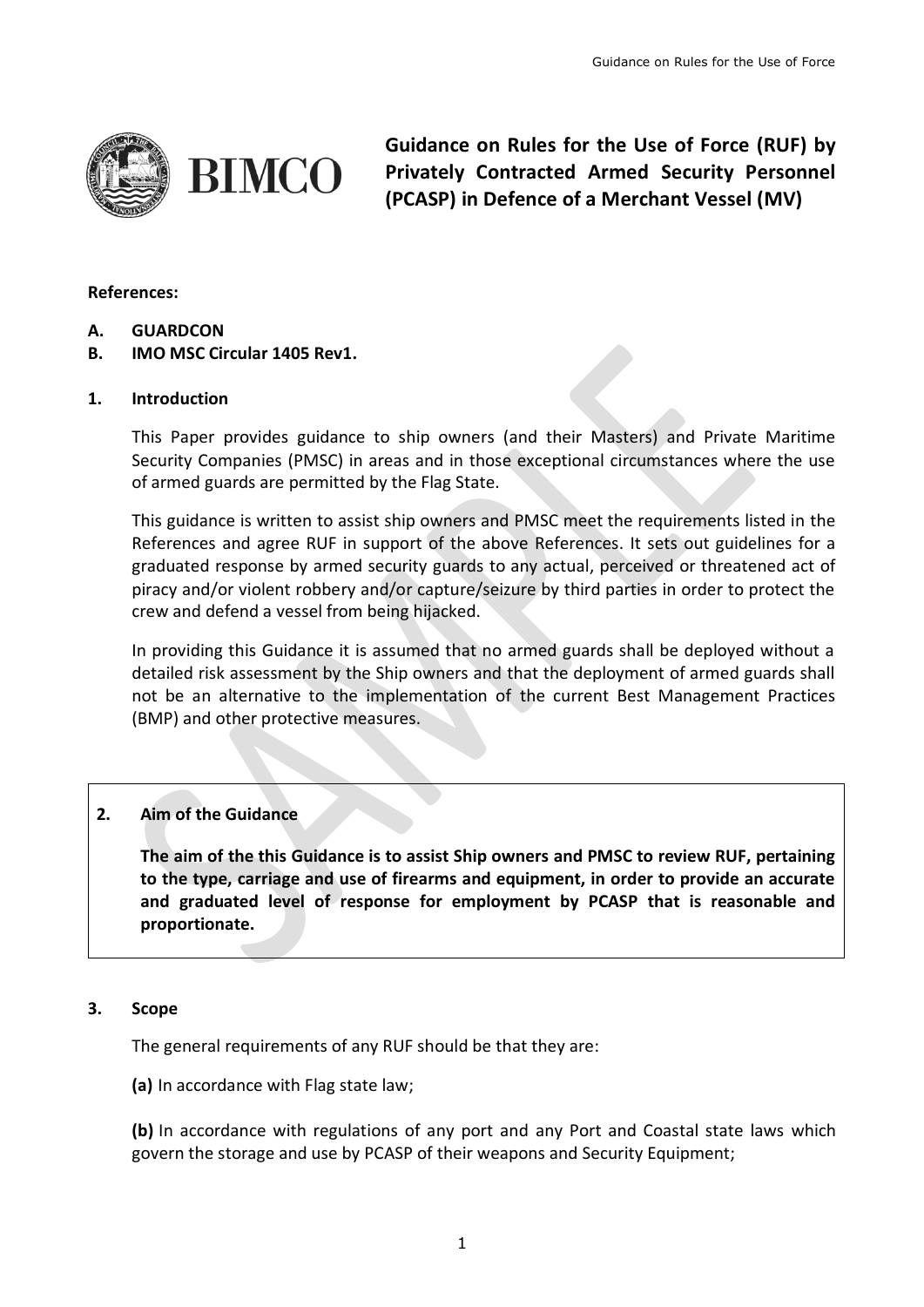**(c)** Consistent with the aim of protecting and defending the crew and vessel;

**(d)** Consistent with the use of force only being used when essential and then using the minimum level necessary;

**(e)** Part of a detailed and graduated response plan which is reasonable and proportionate;

**(f)** Clear in setting out the roles of the Master and the Team Leader of the PCASP;

**(g)** Documented, agreed and signed by the Owners and the Contractors as an Annex to any contract/agreement for the provision of security services on board a ship; and

**(h)** Recommended to be submitted by the Owners to the Flag State prior to embarkation of the PCASP.

### **4. PMSC and PCASP Obligations**

The RUF should reflect the obligations imposed and agreed under any contract/agreement and should ensure that the PMSC Team Leader (TL) and the PCASP confirm that they understand these obligations. The RUF should contain guidance that PCASP:

**(a)** Are trained and qualified to relevant documented PMSC standards in the appropriate use of force in accordance with Flag state law;

- **(b)** If they use force it is in a manner consistent with applicable law;
- **(c)** If they use force it does not exceed what is strictly necessary;
- **(d)** Use of force is proportionate and appropriate to the situation;

**(e)** Have clear and unambiguous instructions and training on when and how force may be used; and

**(f)** Take all reasonable steps to avoid the use of lethal force.

### **5. Self-Defence and the inherent right to exercise it**

The RUF should reflect that each of the Security Personnel shall always have the sole responsibility for any decision taken by him for the use of lethal force, including targeting and weapon discharge, always in accordance with the Rules for the Use of Force and applicable national law. Under most national laws individuals have a right to use reasonable force to prevent a serious crime and the right to use force in their own personal selfdefence, and the RUF should reflect these rights as appropriate.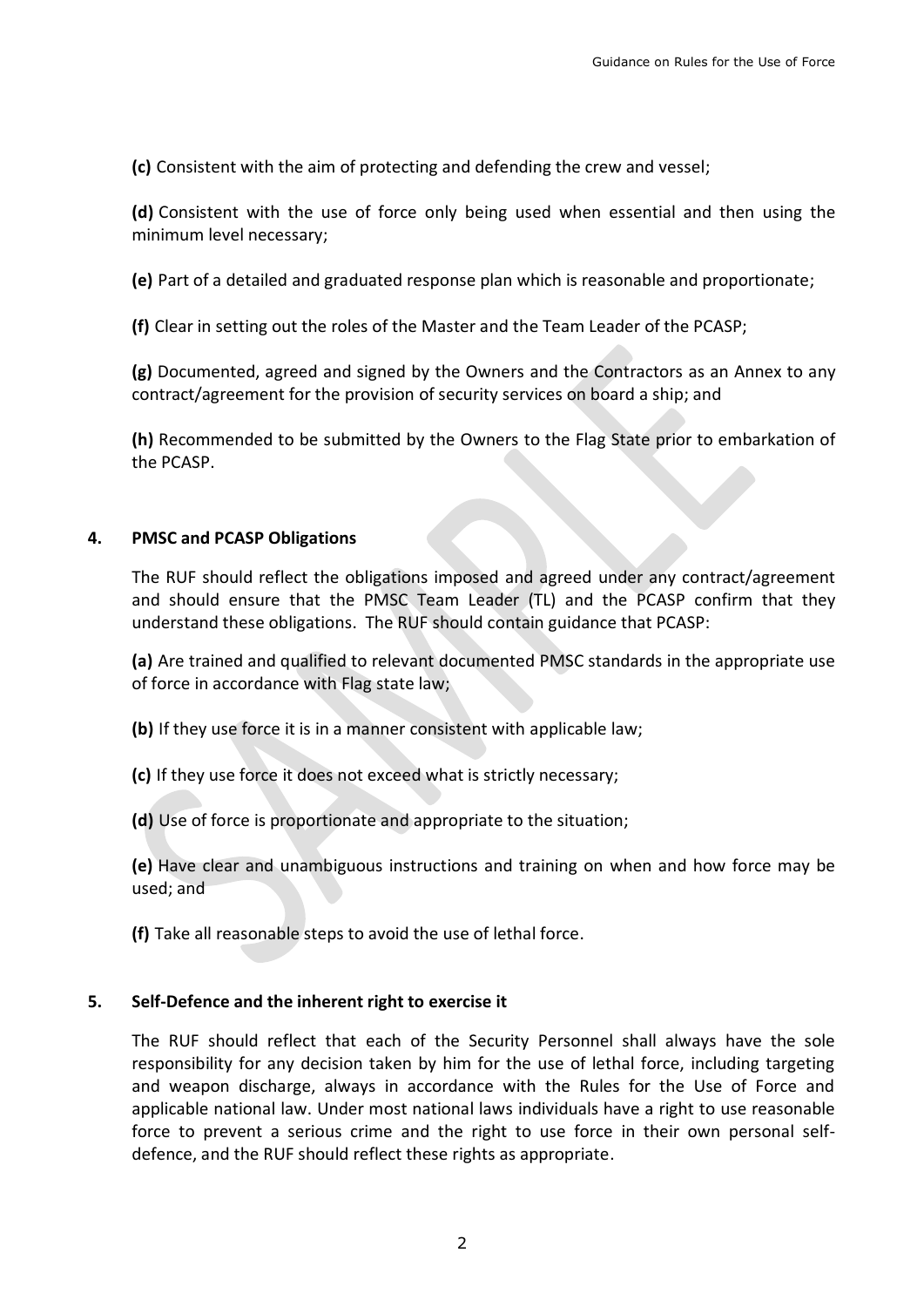### **6. Chain of Command**

The RUF should reflect the regime set out in Clause 8 (Master's Authority and Division of Responsibilities) of GUARDCON and Reference B, namely that the Master has overall control of the vessel and that any decisions made by the Master shall be binding.

It is envisaged that once the Team Leader has decided that there is an actual, perceived or threatened attack he will advise the Master or the Officer of the Watch that he intends to invoke the RUF. It is recognised that consultation with the Master may not always be possible, but there is always a responsible officer on the bridge of the vessel with whom the TL should be able to communicate.

The RUF should reflect that once the RUF has been invoked the TL is responsible for all decisions on the use of force, save that the Master maintains the right to order a ceasefire.

# **7. Graduated and Proportional Defence**

The RUF should reflect the following guidance on graduated and proportional use of force:

### **(a)** Principles

- **(i)** To enable the graduated approach and command and control of the situation defined above the force used must be necessary and proportional;
- **(ii)** Respect for human dignity and the human rights of all persons should prevail; and
- **(iii)** Attempts at non-violent means should be applied first.

### **(b)** Non-violent measures

Examples of non-violent means for consideration are:

- **(i)** Presence being visible on the upper deck and bridge wings to potential attackers;
- **(ii)** Visual the use of flares or lasers initially aimed over a potential attackers head and then at them;
- **(iii)** Sound the use of long range acoustic signalling devices (LRAD) giving warnings or any other means such as loud hailers or even written banners; and
- **(iv)** Show Intent the use of passive measures such as hoses, releasing objects to hinder approaches of skiffs (nets, logs etc), showing PCASP weapons and raising them to indicate intent to use.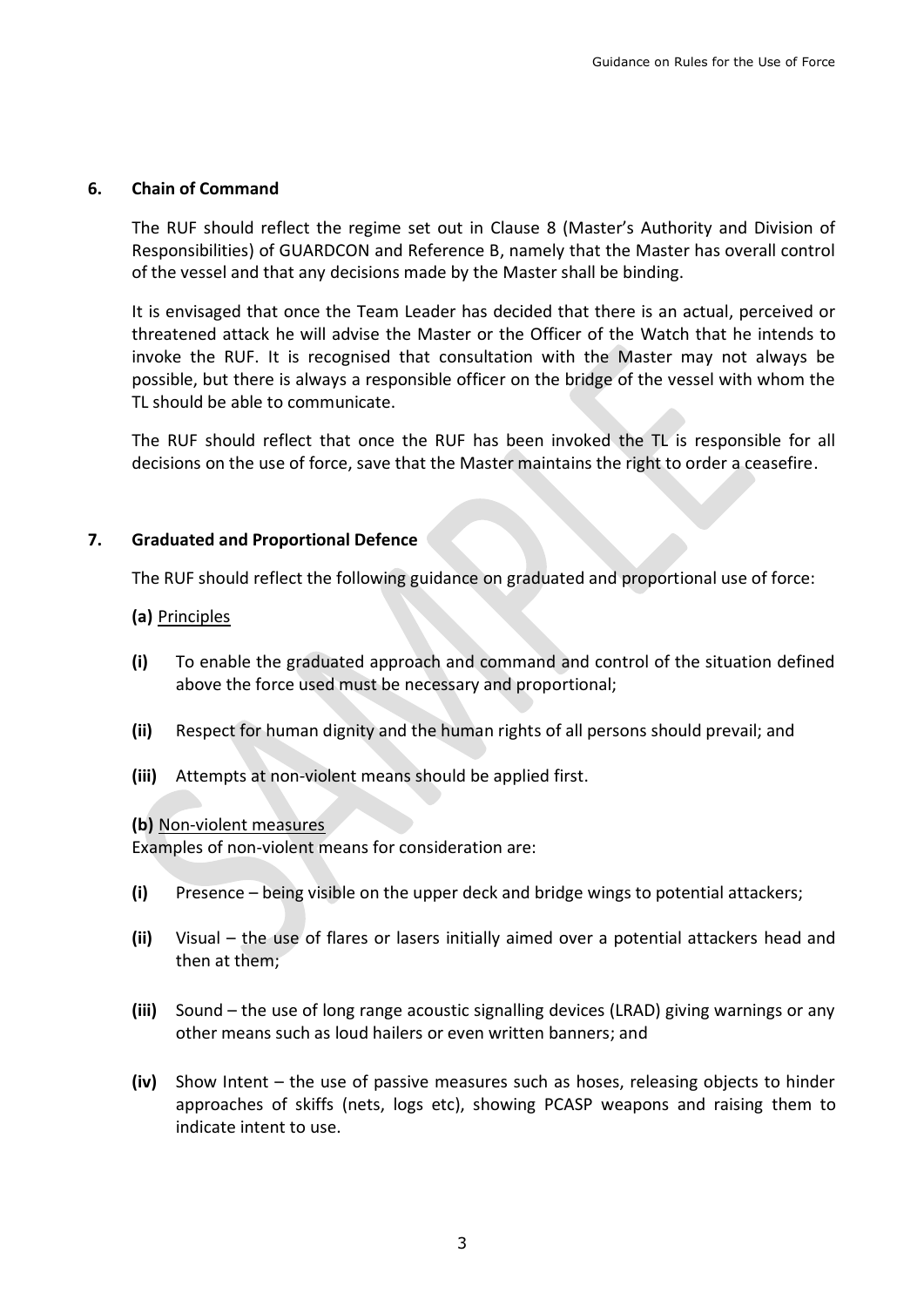### **(c)** Weapon states

Firearms are to be stowed in a firearms' container when not required. The keys to the container should be under the control of the TL as guided by the Master.

**(d)** The RUF should consider "states of readiness" for the PCASP. It is suggested that there should be three states for consideration:

- **(i)** Normal: Firearms are stowed in the container/locker with PCASP maintaining normal watchkeeping;
- **(ii)** Heightened: Firearms out of the container/locker with PCASP on watches with crew and weapons loaded but made safe; and
- **(iii)** Stand To: PCASP prepares stand to positions with weapons made ready with safety catches applied and under orders of the TL.
- **(e)** The following actions should then be considered:
- **(i)** The TL assesses the precise level of risk and decides on action to be taken;
- **(ii)** The TL issues fire control orders to the PCASP team clearly identifying the intended target/s and type of fire;
- **(iii)** PCASP open fire as directed by the TL.
- **(f)** Types of Fire
- **(i)** The decision to open fire having been taken by the TL, the type of fire should be defined in the RUF taking into account the distance and behaviour of the suspect craft.
- **(ii)** First, warning shots should be:
	- **(1)** fired into the air a safe distance above the skiff/over the pirates' heads or, to the side of the skiff, to display clearly the armed capability of the PCASP;
	- **(2)** fired into the water ahead of the skiff for the same purpose;
	- **(3)** utilised to assess the accurate range, speed and angle of approach of the target skiff.
- **(iii)** Second, disabling fire should be used against the skiff engine or hull in order to stop the attack but without intentionally using lethal force.
- **(iv)** Third, deliberate direct fire should be used against the attackers when all other methods have failed.